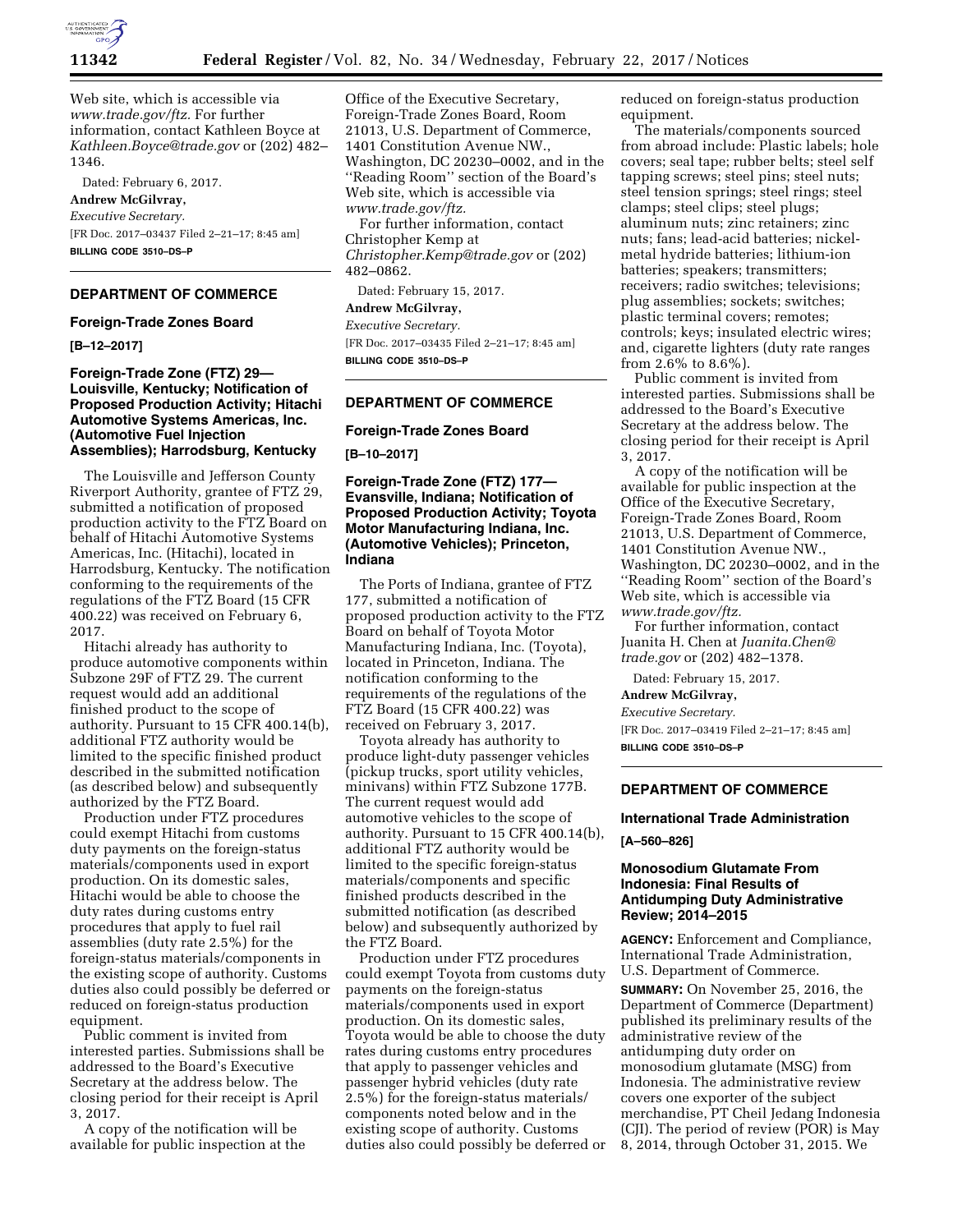continue to find that sales of subject merchandise by CJI were not made at prices less than normal value during the POR. The final weighted-average dumping margin is listed below in the section entitled ''Final Results of Review.''

**DATES:** Effective February 22, 2017.

**FOR FURTHER INFORMATION CONTACT:**  David Lindgren or Joseph Traw, AD/ CVD Operations, Office VII, Enforcement and Compliance, International Trade Administration, U.S. Department of Commerce, 1401 Constitution Avenue NW., Washington, DC 20230; telephone: (202) 482–3870 or (202) 482–6079, respectively. **SUPPLEMENTARY INFORMATION:** 

# **Background**

This review covers one exporter of the subject merchandise, CJI. On November 25, 2016, the Department published the *Preliminary Results* of this administrative review.1 Subsequent to the *Preliminary Results,* the Department issued a supplemental questionnaire to CJI, the response to which was filed on December 21, 2016.2 On January 12, 2017, we invited parties to submit comments on the *Preliminary Results,*  but no case briefs were submitted to the Department.3 Further, no party submitted a request for a hearing in the instant review. The Department conducted this administrative review in accordance with section 751(a) of the Tariff Act of 1930, as amended (the Act).

#### **Scope of the Order**

The merchandise covered by this order is monosodium glutamate (MSG), whether or not blended or in solution with other products. Specifically, MSG that has been blended or is in solution with other product(s) is included in this order when the resulting mix contains 15 percent or more of MSG by dry weight. Products with which MSG may be blended include, but are not limited to, salts, sugars, starches, maltodextrins, and various seasonings. Further, MSG is included in this order regardless of physical form (including, but not limited to, in monohydrate or anhydrous form, or as substrates, solutions, dry powders of any particle

size, or unfinished forms such as MSG slurry), end-use application, or packaging.

MSG in monohydrate form has a molecular formula of C5H8NO4Na -H2O, a Chemical Abstract Service (CAS) registry number of 6106–04–3, and a Unique Ingredient Identifier (UNII) number of W81N5U6R6U. MSG in anhydrous form has a molecular formula of C5H8NO4 Na, a CAS registry number of l42–47–2, and a UNII number of C3C196L9FG.

Merchandise covered by this order is currently classified in the Harmonized Tariff Schedule of the United States (HTSUS) at subheading 2922.42.10.00. Merchandise covered by this order may also enter under HTSUS subheadings 2922.42.50.00, 2103.90.72.00, 2103.90.74.00, 2103.90.78.00, 2103.90.80.00, and 2103.90.90.91. These tariff classifications, CAS registry numbers, and UNII numbers are provided for convenience and customs purposes; however, the written description of the scope is dispositive.

## **Analysis of Comments Received**

As noted above, we received no comments since the publication of the *Preliminary Results.* 

## **Changes Since the Preliminary Results**

As no parties submitted any comments on the Department's methodology in the *Preliminary Results,*  the Department has made no adjustments to the margin calculation methodology for CJI.4

#### **Final Results of Review**

The Department determines that the following weighted-average dumping margin exists for entries of subject merchandise that were produced and/or exported by the following company during the POR:

| Manufacturer/<br>exporter | Weighted-<br>average<br>margin<br>(percent) |
|---------------------------|---------------------------------------------|
| PT Cheil Jedang Indonesia | 0.00                                        |

#### **Assessment Rates**

The Department shall determine, and U.S. Customs and Border Protection (CBP) shall assess, antidumping duties on all appropriate entries of subject merchandise in accordance with the

final results of this review, in accordance with section 751(a)(2)(C) of the Act and 19 CFR 351.212(b). CJI's weighted-average dumping margin in these final results is zero percent. Therefore, we will instruct CBP to liquidate all appropriate entries without regard to antidumping duties. The Department intends to issue the appropriate assessment instructions for CJI to CBP 15 days after the date of publication of these final results.

#### **Cash Deposit Requirements**

The following deposit requirements will be effective for all shipments of subject merchandise entered, or withdrawn from warehouse, for consumption on or after the date of publication of the final results of this administrative review, as provided for by section  $751(a)(2)(C)$  of the Act:  $(1)$ The cash deposit rate for CJI will be the weighted-average dumping margin listed above; (2) for previously reviewed or investigated companies not listed above, the cash deposit rate will continue to be the company-specific rate published for the most recent period; (3) if the exporter is not a firm covered in this review, a prior review, or the lessthan-fair-value investigation, but the manufacturer is, the cash deposit rate will be the rate established for the most recent period for the manufacturer of the merchandise; and, (4) if neither the exporter nor the manufacturer is a firm covered in this or any previous review, the cash deposit rate will be the all others rate for this proceeding, 6.19 percent, as established in the less-thanfair-value investigation.5 These cash deposit requirements, when imposed, shall remain in effect until further notice.

## **Disclosure**

We will disclose the calculations performed within five days of the date of publication of this notice to parties in this proceeding in accordance with 19 CFR 351.224(b).

## **Notification to Importers**

This notice also serves as a final reminder to importers of their responsibility under 19 CFR 351.402(f)(2) to file a certificate regarding the reimbursement of antidumping duties prior to liquidation of the relevant entries during this review period. Failure to comply with this requirement could result in the Secretary's presumption that reimbursement of antidumping duties

<sup>1</sup>*See Monosodium Glutamate from Indonesia: Preliminary Results of Antidumping Duty Administrative Review; 2014–2015,* 81 FR 85206 (November 25, 2016) (*Preliminary Results*).

<sup>2</sup>*See* Letter from CJI ''Monosodium Glutamate (''MSG'') from Indonesia; 1st Administrative Review; CJ Response to Second Supplemental Questionnaire,'' December 21, 2016.

<sup>3</sup>*See* Memorandum to the File ''Antidumping Duty Administrative Review of Monosodium Glutamate from Indonesia: Case Brief Schedule,'' January 12, 2017.

<sup>4</sup>The Department notes that, subsequent to the *Preliminary Results,* we received updated sales and cost information from CJI in response to a supplemental questionnaire. While we have made no changes to the calculation methodology, we have incorporated this updated information into the calculations. For more information, *see* Final Analysis Memorandum.

<sup>5</sup>*See Monosodium Glutamate from the Republic of Indonesia: Final Determination of Sales at Less Than Fair Value* 79 FR 58329 (September 29, 2014).